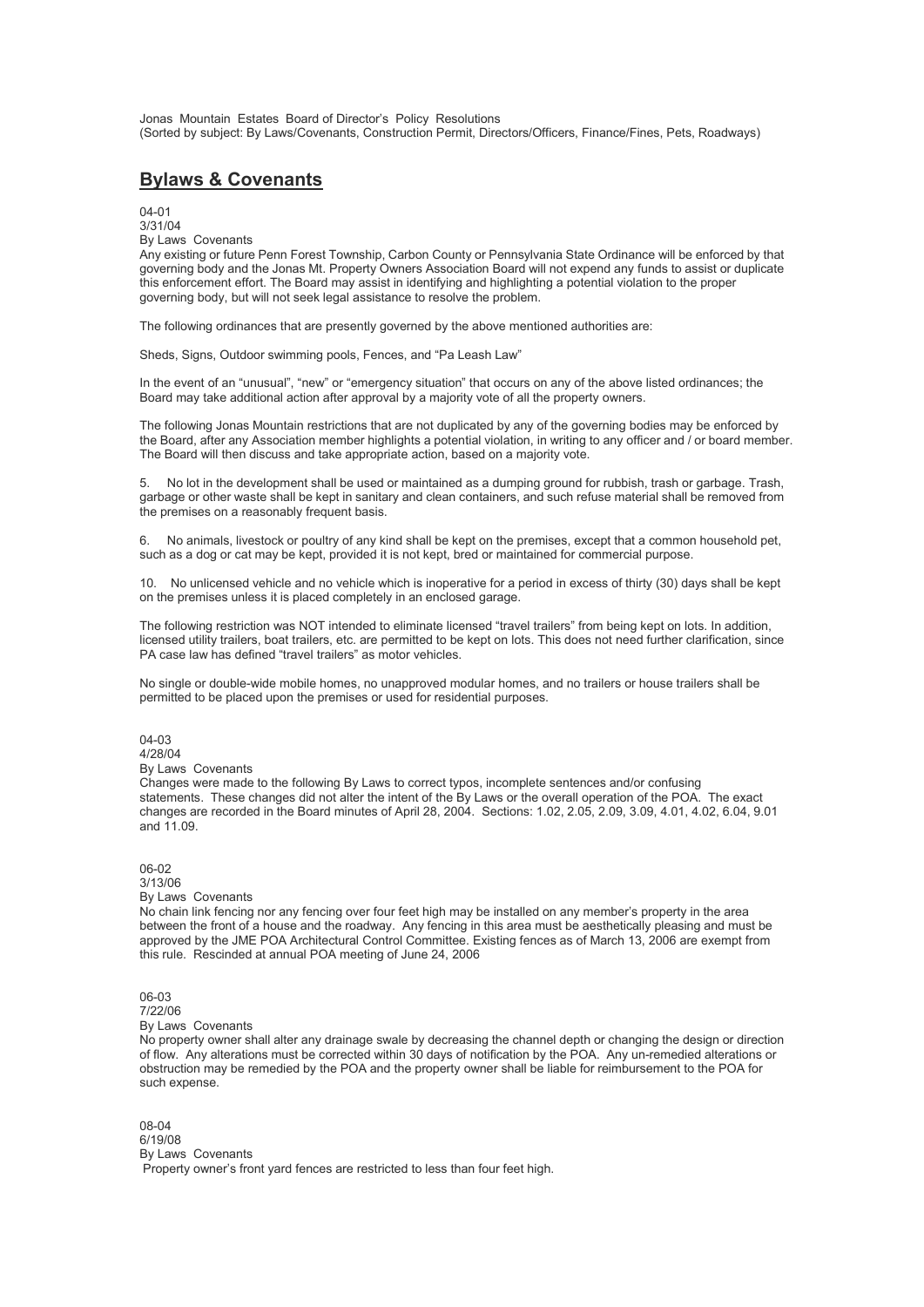08-05 6/19/08 By Laws Covenants

The total of the outbuildings are restricted to less than half the footprint of the residence with a one story limit.

09-03 11/7/09 By Laws Covenants

Revision of Resolution 08-05: The total of the outbuildings and detached garages on a member's property are restricted to less than half the footprint of the residence with a one story limit. Rescinded May 8, 2013.

13-01 5/8/13 By Laws Covenants

The total of outbuildings or detached garages on a member's property is restricted to less than 1/2 the square footage of one level of the largest living space within the residence. The garage or outbuilding is restricted to one story. Rescinded on 11/03/16.

16-02

11/3/16

By Laws Covenants

The total of outbuildings and detached garages on a member's property is restricted to less than 1/2 the square footage of one level of the largest living space within the residence. The garage or outbuilding is restricted to one story.

# **Construct Permit**

03-03 8/5/03

Construct Permit

A deposit of \$ 1,000 will be required for any construction in JonasMountain and a refund of \$ 650 will be issued if there are no specific damages to the roads and no site clean up problems.

03-06 9/9/03

Construct Permit

Until a defined procedure is approved by the board, for the Architectural Review of new house plans, it was agreed to have Greg Magill require the lot owner or builder to submit the same documentation as the Township requires for the building permit. A review of the plans would be undertaken and approved primarily based on the minimum square footage of living space of the home. This decision should be made by the 3 members of the Committee and notification given to the lot owner or builder within 10 days.

03-07 10/8/03

### Construct Permit

The roads committee shall; upon receipt of written request for final inspection by any permittee or authorized agent of said permittee, submitted with copy of certificate of occupancy which has been endorsed by the appropriate township official, review all roadways or common property having been subjected to construction vehicles/traffic during the construction period. Should there be any damage to common property, the road committee will notify the board of directors of said damage, document any damages by any means available; including but not limited to photographs of the site, and submit this evidence to the board of directors. Upon review by the board of directors, a letter will be sent to the permittee indicating their findings along with any refund deemed appropriate at that time, any monies not refunded will be transferred to the operations account. Should no damage be found, the road committee chairperson shall contact the treasurer to initiate refund of the entire amount escrowed at the time of permit issuance.

03-09 11/12/03 Construct Permit Jonas Mountain Construction Permit Review Procedure

The Architectural Control Committee must review and approve any new house construction in the Jonas Mountain Development using the following procedure. Applicants must supply the standard house plans that are required for the Penn Forest Township Building Permit.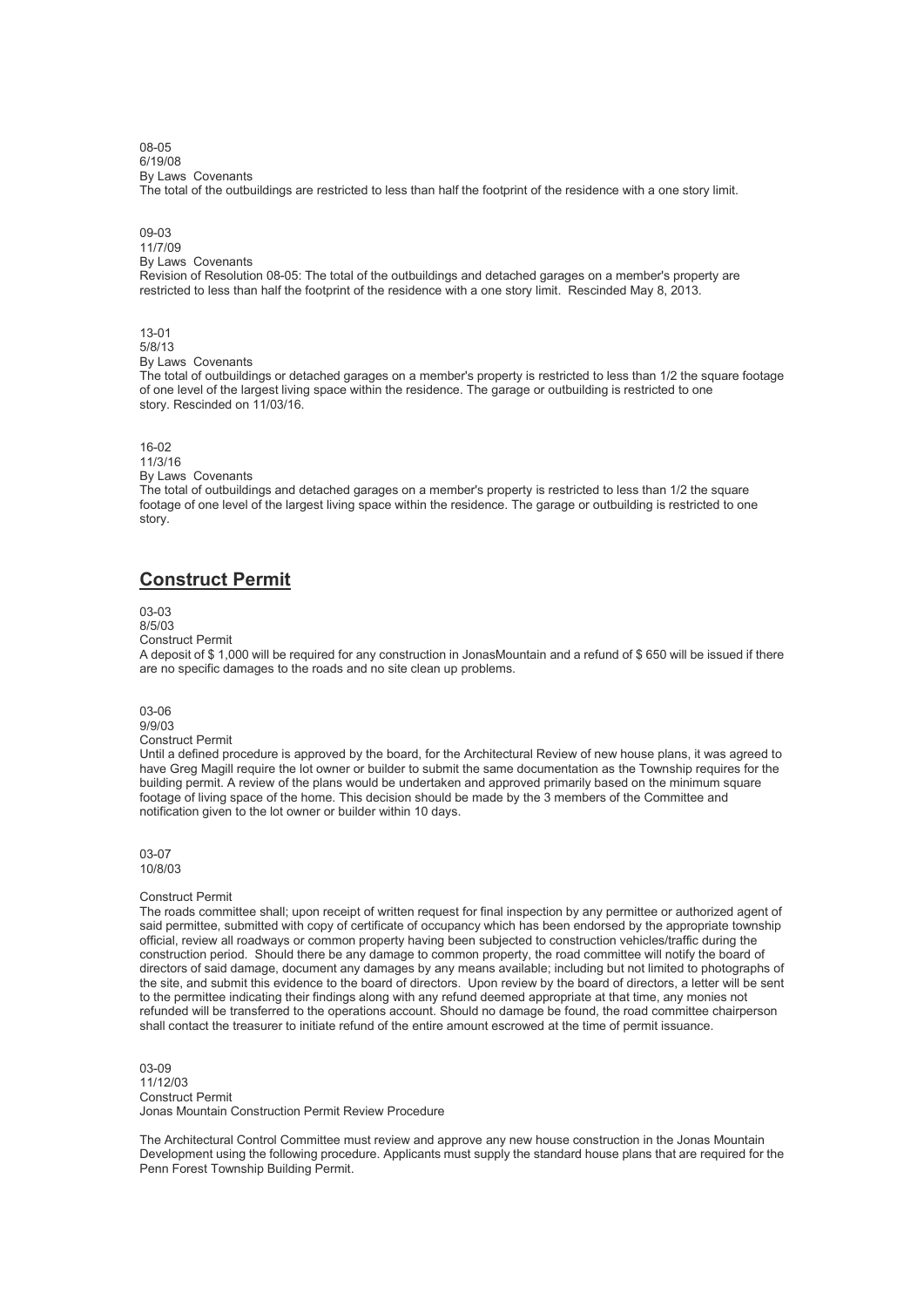1) Ensure house has minimum sq. ft. of living space: 1250 sq. Feet for single level and 1600 sq. feet for two or more story houses. Basements are not to be considered.

The minimum sq. ft. requirement is contained in Restriction # 8)

Note: Penn Forest Building permits record total sq. ft. of the total house – including garage.

Ensure that the living Sq. ft. is  $=$  > than minimum.

Make applicant aware that Penn Forest has Zoning and any sheds, fences, pools, etc. must comply with Penn Forest Zoning requirements. See:

Restriction #2.

2) Make applicant aware of the Restrictions # 11:

No single or double-wide mobile homes, no unapproved modular homes, and no trailers or house trailers shall be permitted to be placed upon the premises or used for residential purposes.

Any building constructed with cement blocks shall be finished in such a manner that the exterior of the building does not reveal the facing of such cement block or concrete block.

3) Make applicant aware of ALL 18 Restrictions that have been recorded : Recorded in Carbon County, January 22, 1990, Vol. 063 p. 49 Give applicant a copy of the existing restrictions – if applicant does not have a copy

4) Make applicant aware of the following:

A Property Owners Association exists and there are yearly, required fees to assist in road maintenance. Currently these fees are \$ 100 / year for Maintenance and \$ 200 / year for Capital Improvement fund for the Roads: 2004 – 2008 on all Homes.

5) Collect \$ 1000 deposit – have check made payable to "Jonas Mountain Property Owners Association".

6) Give applicant copy of: Resolution 2003-07 / Re: Refund of Construction Permit Escrow Funds – that explains the refund requirements of the deposit. Notify applicant that decision on Construction Permit will be sent within 10 days.

7) Architectural Control Committee will review all above and reach decision on a majority vote. If the proposed house is in compliance, an "Approval Letter" will be issued by Architectural Control Committee Chairperson and sent to both the Builder and Lot Owner.

If the House is found not to be in compliance, the Board of Directors will be notified of the Architectural Control Committee's reason and a final decision will be made by the Board of Directors.

A Decision must be made within 10 days after receiving the Application and required deposit.

### 09-01

4/16/09 Construct Permit

Plans for any outbuildings, detached garages or fences must be reviewed and approved by the JME POA Architectural Control Committee before any construction commences. Two signatures are required from either committee or Board members. There will be no permit fees.

09-04

11/7/09 Construct Permit

In addition to Resolution 09-01, the Architectural Control Committee will request to see building permits from the township and will inform the homeowner of the POA rules and enforcement policy. Rescinded July 13, 2010.

### 10-03 7/13/10 Construct Permit

Revision of Resolution 09-01: Plans for any outbuildings, detached garages or fences must be reviewed and approved by the JME POA Architectural Control Committee including building permits from the township before any construction commences. Outbuildings will be reviewed for footprintsize consistent with Resolution 09-03. Two signatures are required from either committee or Board members. There will be no permit fees."

## **Directors Officers**

03-01 8/5/03

Directors Officers

This resolution was to appoint all Committee Chairperson's to the Board of Directors. Since the only Committee that had an elected chairman was the Maintenance committee, Bert Bayer was appointed to the Board of directors.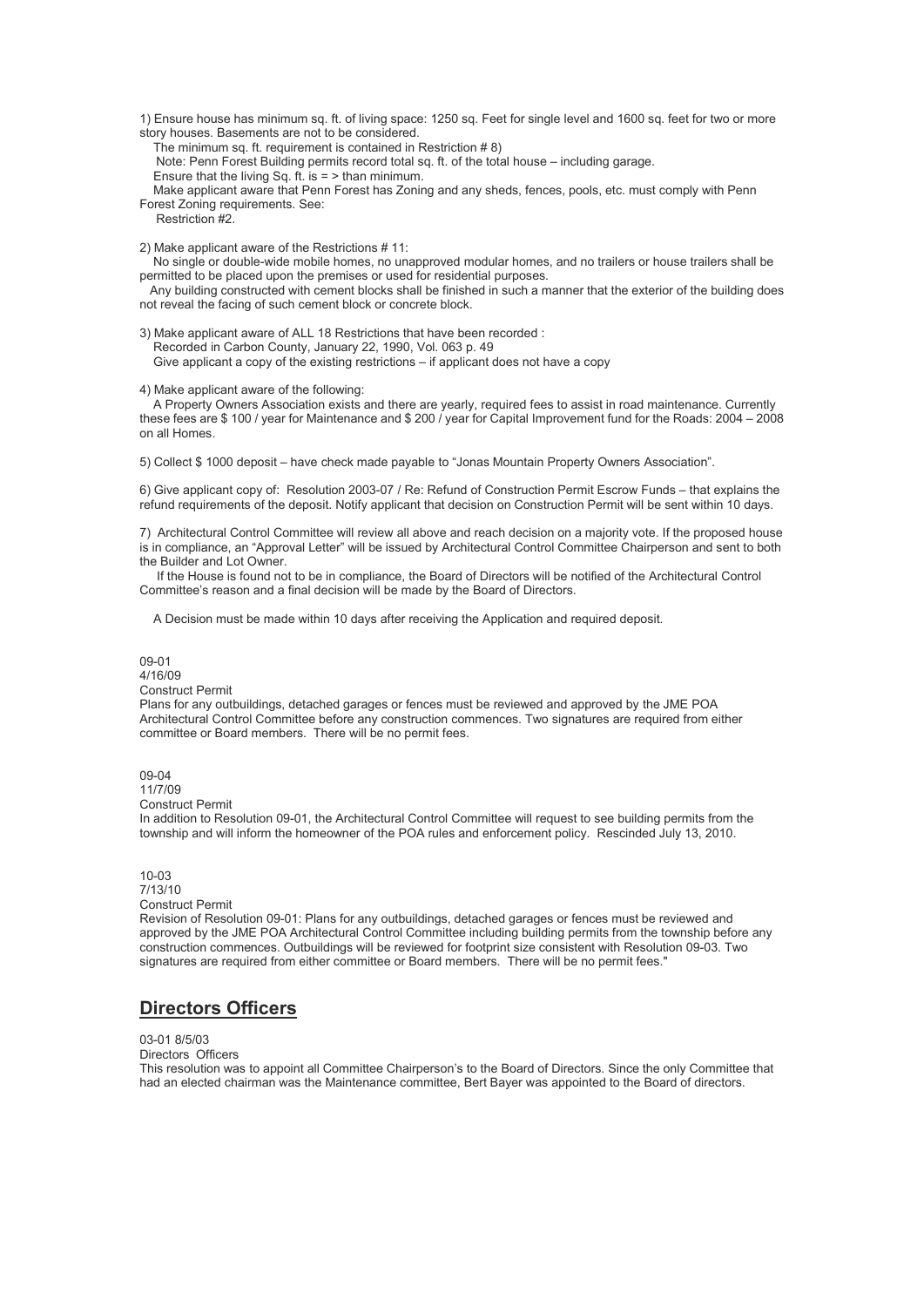# **Finance/Fines**

03-04 8/5/03

## Finance/ Fines

A single bill, showing both the \$ 100 Standard Road Maintenance fee and the \$ 200 Road Improvement Fee will be sent out in February with payment due by March 31, 2004

## 03-08

10/8/03 Finance/ Fines

Any and all Escrow Funds shall be kept in a separate savings account designated for such purpose. Any interest earned on said account will be transferred once annually to the operations account. These monies will help to defray operational expenses such as postage, printing, bank fees, etc. No interest shall be paid, refunded, rebated, discounted or otherwise returned to any permitee for any monies kept in escrow by the JMPOA for any purposes. All refunds shall be issued within 45 days following receipt of written request for release of funds by the applicant or duly authorized agent thereof.

04-04

#### 9/27/04 Finance/ Fines

A letter to collect dues will be sent to all homeowners at the beginning of the year. March 1 isthe due date for payment of dues. The homeowners will be notified in this letter that any dues not received by March 1 will receive a 15% late charge. Any dues not received in full by March 15th(grace period) will be assessed a 15% late fee, and the homeowner will receive a follow up letter. This letter will state that if the total of the dues (dues amount and late fee) is not received within 90 days, legal action regarding collection of dues will be taken by the board. This process will be outlined in the initial letter notifying homeowners that it is time for dues to be paid.

In order to make judgments against any delinquent homeowner, the board needs to file paperwork with the county seat in Jim Thorpe. A judgment notice will be sent by the court to the home owner indicating the right to appeal. Since the POA invariably wins these cases, we can either appropriate items from the home owner's property to pay the fine and/or file for a lien. This will help us to continue to go after the monies as well as ensure that if the property is sold; all unpaid dues are made a part of the sales agreement.

05-04 4/20/05 Finance/ Fines Jonas Mountain Estates Enforcement of Rules and Regulations

A violation of the Jonas Mountain Estates Property Owner's Association (JMEPOA) Rules and Regulations may result in the payment of fines, damages, suspension of voting privileges and any legal fees expended by the JMEPOA to collect sums for damages and/or fines. Any fine imposed by the Board of Directors for a violation of the Rules and Regulations shall be considered a charge against the property owner. POA members will be responsible for all fines levied against their relatives, guests, tenants and visitors for violations of the rules and regulations of JMEPOA.

Upon notice of a violation, the following actions will be taken:

1. A phone call notification will be made to the alleged violator specifying:

- the alleged violation,
	- the action required to correct the alleged violation, and

a time period of not less than ten (10) days during which the alleged violation may be corrected without penalty.

2. If the phone call cannot be made or the violation remains uncorrected after verbal notification, a written notice of violation will be served by hand or certified mail specifying:

- the alleged violation,
- the action required to correct the alleged violation,

a time period of not less than ten (10) days during which the alleged violation may be corrected without penalty; however, if verbal notification was made, the time period for correction is reduced to five (5) days, and

the penalty for not correcting the alleged violation within the specified time period.

3. If the same rule is subsequently violated, a written notification will be sent as above by hand or certified mail, but only five (5) days will be allowed for the violation to be corrected before an additional penalty is imposed. Third and subsequent violations of the same rule will incur additional penalties immediately.

4. Repeated intentional separate incidents ofrule violations during a correction time period will be considered as subsequent violations of the same rule and be subject to higher fines.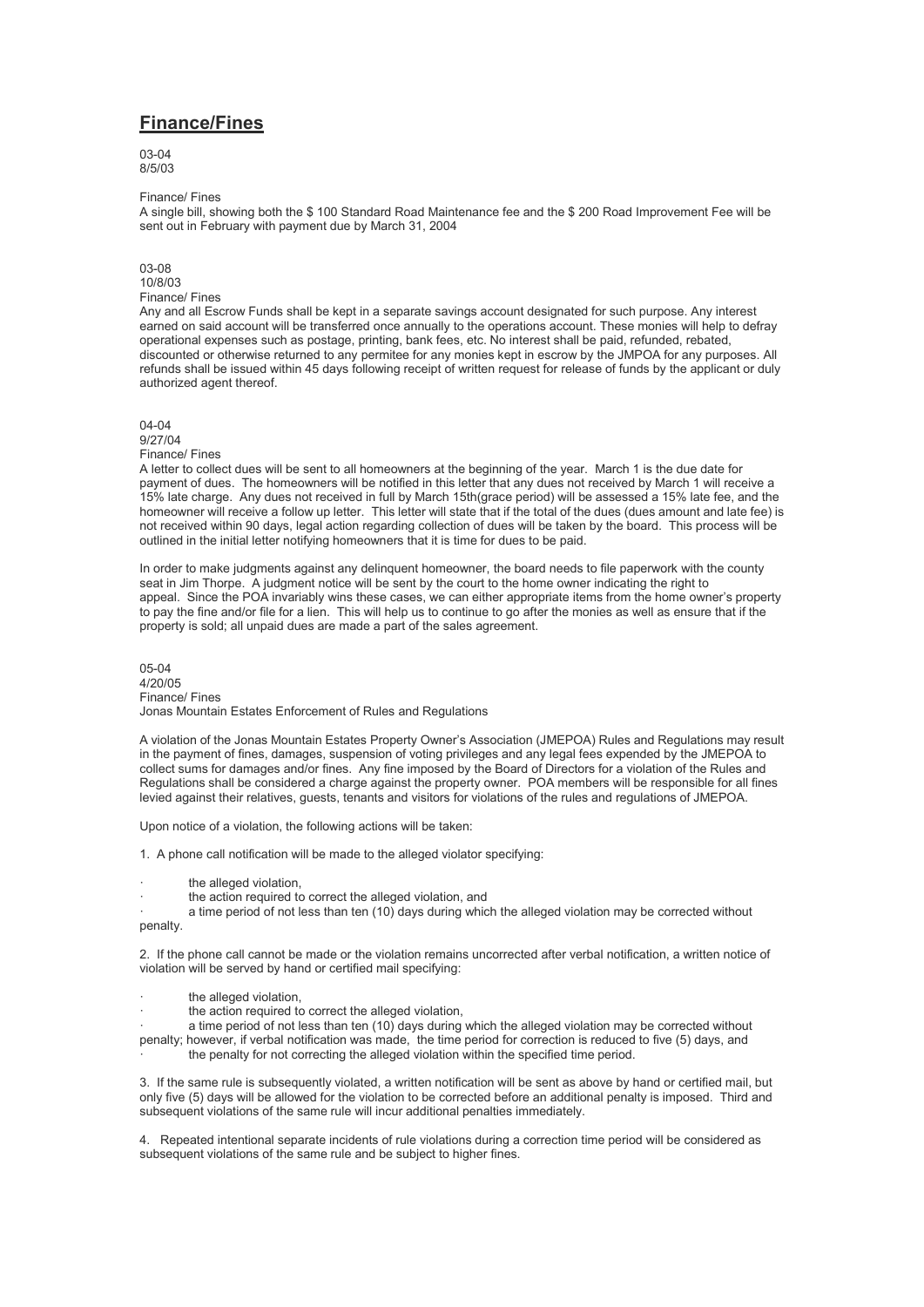5. If a violation is not corrected within the required time period, then the stated penalty is due within thirty (30) days of receiving written notification of the violation or, if a hearing was requested as per item #5 below, the stated penalty is due within ten (10) days of receiving a decision from the Rules Enforcement Committee that a penalty is due.

6. If a cited member requests a hearing by written letter to the Rules Enforcement Committee within thirty (30) days of being notified of an alleged violation, then the Rules Enforcement Committee will schedule a hearing and provide written notice of such hearing to the member cited. Proof of notice shall be deemed adequate if a copy of the notice, together with a statement of the date and manner of delivery is entered by the officer. Director, or agent who sent the notice. The notice shall specify:

the time and place of the hearing which shall not be less than ten (10) days from the giving of the notice and an invitation to attend the hearing and to produce any statement, evidence and witness on behalf of the cited member.

The written results of a hearing and penalty imposed, if any, will be transmitted to both the member cited and to the Board of Directors. The decision of the Rules Enforcement Committee shall be final unless the Board decides to review the decision at its next scheduled board meeting.

The penalty for rule violations will be \$100 for the first violation, \$200 for the second violation of the same rule and \$500 for any further violations of the same rule within a twelve (12) month period. Administrative, legal and court costs for collection and processing will be added to a fine. If payment of a fine is not paid in the time periods specified above, an additional charge of 15% per year applied monthly will be added to the penalty. Legal action regarding collection of fines and related costs will be taken by the Board of Directors which will result in a judgment against the property owner.

POA voting privileges will be suspended for any member who has outstanding fine(s).

A temporary exception to a rule may be granted if there is sufficient cause and for which documented approval is obtained from a JME Director in advance.

The Rules Enforcement Committee will be appointed by the Board of Directors and will consist of at least one Director and at least two JMEPOA members in good standing who are not Directors of the POA. The committee will be no larger than four members.

### 05-05 5/10/05

#### Finance/ Fines

Board approval at a meeting which has a verified quorum must be obtained before any Board member authorizes the expenditure of JMEPOA monies in the amount of \$500 or more. All authorized payments will still require Board review. The expenditure of POA funds must be for the benefit of the POA and not for any personal gain. Any person who knowingly or unknowingly violates this resolution is subject to immediate suspension from any and all positions within JMEPOA, whether position is a hire or volunteer, until a thorough review and recommendation can be made by the Board of Directors.

05-06 6/14/05

### Finance/ Fines

Any lot owner with an outstanding balance of dues, fines or fees owed to the Jonas Mountain Estates Property Owners Association will have their account turned over to a collection agency after 60 days of the payment due date. At that time, the lot owner will become responsible for all balances owed to JMEPOA, including late fees, if any. Collection agency fees are additional, and are the sole responsibility of the lot owner. (see

05-07 6/14/05

#### Finance/ Fines

Annual Road Maintenance dues will be due on January 31st of each year. A reminder notice regarding annual dues will be sent, via mail, to every lot owner no later than November 30th of the previous year. Late fees will be added to any balances not received by January 31st. A second reminder notice will be sent out on February 15th for all lot owners with balances, including all late fees. If payment is not received within 60 days of January 31st (April 1st in non-leap years, March 31st in leap year), the balance will be forwarded to a collection agency for immediate action. At that time, the lot owner will become responsible for all balances owed to JMEPOA, including late fees if any. Collection agency fees are additional and are the sole responsibility of the lot owner.

06-01

## 3/13/06

Finance/ Fines

A Judgment will be placed against a member after they have received a second notice of late dues. A collection agency will not be used. For 2006 dues, on or about April 15, 2006 one additional letter will be sent certified mail for the collection of dues and if the dues are not paid, a judgment will be made against the member.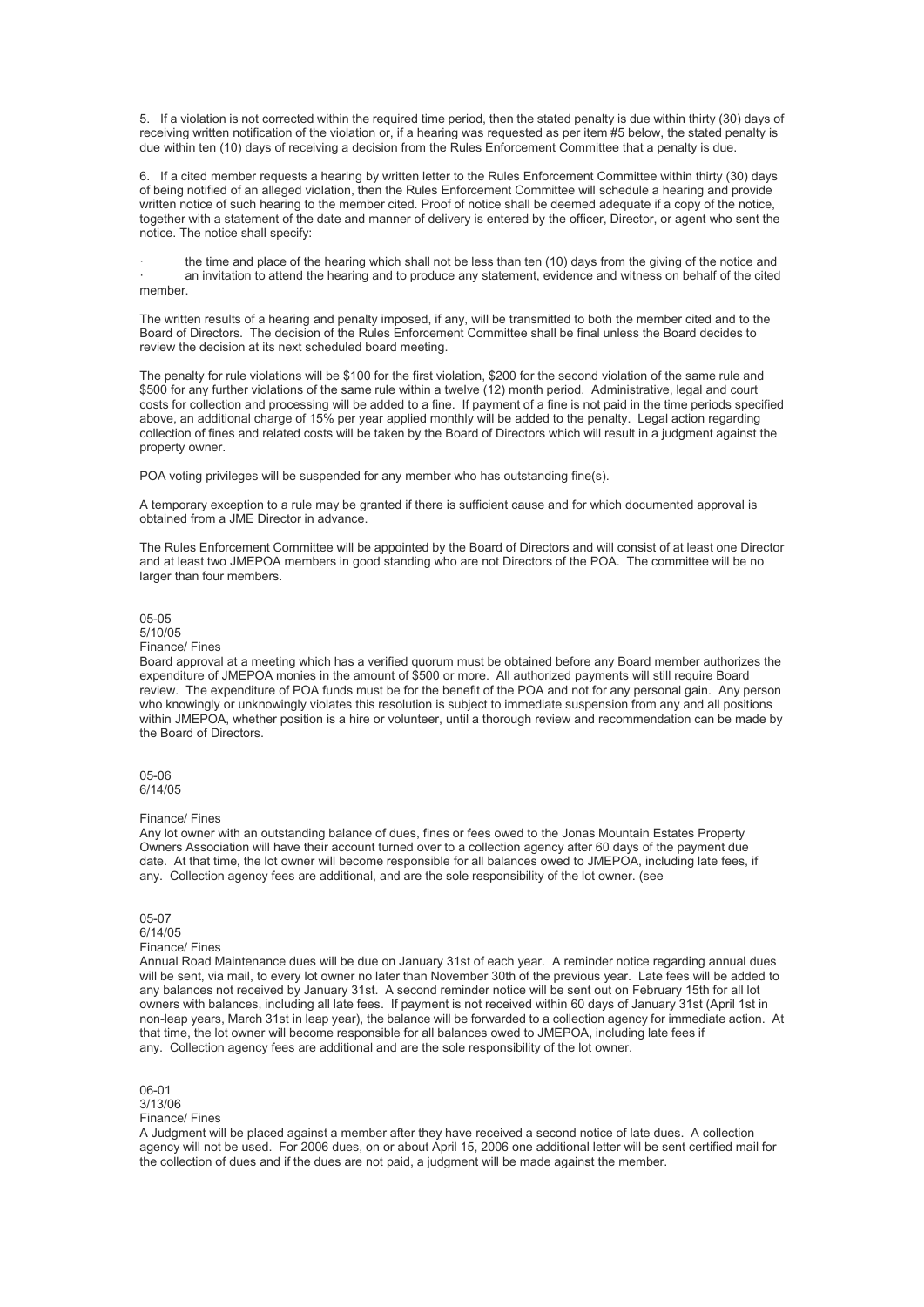10-02 7/13/10

Finance/ Fines

An audit of the POA financial books will be performed by two members of the POA with results reported to the board.

10-04 10/5/10 Finance/ Fines

POA bills will issue in late Nov stating that dues of \$300 (\$35 for vacant lots) are due by Jan 31 of the following year. After that a 15% penalty will be added to the total owed and if this is not paid by April 30, legal proceedings will follow to collect the unpaid balance.

11-01 3/10/11 Finance/ Fines Kathy Reiner, Website Manager, is authorized to spend up to \$135 for three years of web hosting for the POA

11-03 7/27/11 Finance/ Fines

Amend Motion 05-05 made in May, 2005 to allow payments which may exceed \$500 for POA insurance, snow plowing/cindering and road maintenance to be paid with just email notification to the board before payment is made

## 11-04

7/27/11

Finance/ Fines

1) change the due date for POA dues and other unpaid balances from Jan 31 to April 30, 2) continue to send out bills to POA members by Nov 30 of the prior year and 3) continue to offer no installment payment plan options.

## **Pets**

05-03 4/20/05

Pets

All dogs must be confined to the owner's property and must be walked on a leash. Every Jonas Mountain Estates homeowner is responsible for any damage caused by their pet. It shall be the duty of the pet owner to pick up and remove in its entirely any excrement from said animal from Jonas Mountain Estates roadways, easements, shoulders, common property and other member's private property.

Further, any animal which barks, bays or makes any other noise intermittently or continuously for a period of ten (10) minutes or more to the disturbance of any person at any time of the day or night regardless of whether the animal is physically situated in or upon private property is prohibited.

## **Roadways**

03-02 8/5/03

### Roadways

All construction related vehicles in excess of ten (10) tons in gross weight or greater than two axles are prohibited from entering the Jonas Mountain Development during freeze/thaw conditions. This prohibition begins November 15 (changed to December 1 at annual POA meeting of 6/26/04) and ends March 31 or longer if a sign to this effect is posted at the entrance. Violations of this policy will result in forfeiture ofthe security deposit.

03-05 9/9/03

Roadways

A letter, suggesting a modified road closure policy, would be sent to Wendy. The highlights of the letter would indicate that some exceptions could possibly be made forhouses already under construction and evaluated on an updated plan of heavy traffic. This plan would be generated by Wendy in mid November and would show the number of heavy trucks still required for the next several months. The board would then evaluate this schedule and determine whether<br>this additional traffic would be allowed

We would also indicate that there will be definite closure in the March / April time frame and will be based on the current "freeze state" of the roads. We should also indicate that this policy would be more difficult to modify for the 2004 – 2005 winter season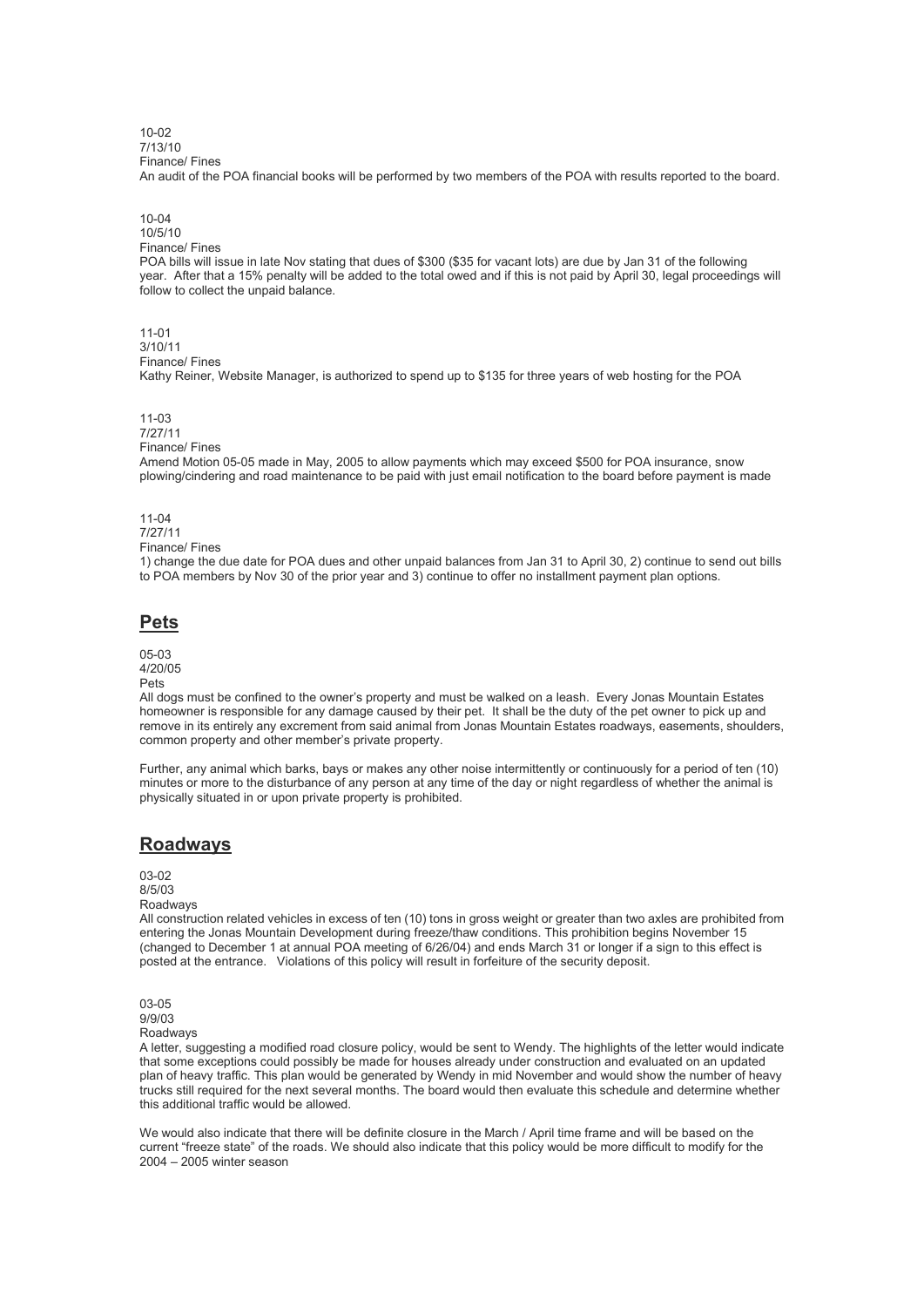George and Jay will construct a letter for communication to Wendy of Sunrise Builders.

04-02 3/31/04

Roadways

No overnight parking of any motor vehicle, (car, truck, motor home, travel trailer, tractor-trailer, motorcycle, etc.) is allowed on any Jonas Mountain Roadway.

No personal property (basketball-basket support, lawn tractors, items for sale, etc) can be left on any Jonas Mountain Roadways overnight.

The Jonas Mountain roadway is defined as the 20 feet wide paved roadway and 10 feet shoulder on each side of the paved roadway. This is a total of 40 feet.

Note: The actual Jonas Mountain roadway is 50 feet wide and all lot owner's property starts at the edge of this 50 foot "right of way".

04-05 11/22/04

Roadways

A gate will be installed at the roadway between the Jonas Mountain Estates and Valley View Estates. This gate will be locked, with a key being retained by both the board members of Jonas Mountain Estates and Valley View Estates and the Fire Department ONLY. Jonas Mountain Estates Maintenance committee will research and find the gate to be used, and the cost will be split between both developments.

04-06 11/22/04 Roadways

Modification to Resolution 04-02 second sentence:

No personal property (basketball-basket support, lawn tractors, items for sale, etc) can be left on any Jonas Mountain Roadways during the day or overnight.

05-01 4/20/05 Roadways Modification to Resolution 04-02 second sentence: No personal property including but not limited to basketball basket hoops, sporting equipment, items for sale, etc., may be USED or LEFT on any Jonas Mountain Estates roadway at any time.

05-02 4/20/05 Roadways All ATVs, dirt bikes and go-carts are prohibited on Jonas Mountain Estates roadways, easements, shoulders and common property.

07-02 9/15/07 Roadways No vehicles (car, truck, motor home, travel trailer, tractor-trailer, motorcycle, etc.) are allowed to be parked on any Jonas Mountain Estates Roadway during hunting season with the following exceptions:<br>Waiting for the school bus to arrive in the vicinity of the bus stop

In front of a member's property if invited to do so In front of a construction site if part of the construction process Emergency or law enforcement vehicles Permission obtained from any JMEPOA Director

Vehicles parked illegally will be towed away at the vehicle owner's expense.

The Jonas Mountain Estates roadway is defined as the 20 feet wide paved roadway and 10 feet shoulder on each side of the paved roadway. This is a total of 40 feet.

Note: The actual Jonas Mountain roadway is 50 feet wide and all lot owner's property starts at the edge of this 50 foot "right of way".

07-03 11/10/07 Roadways